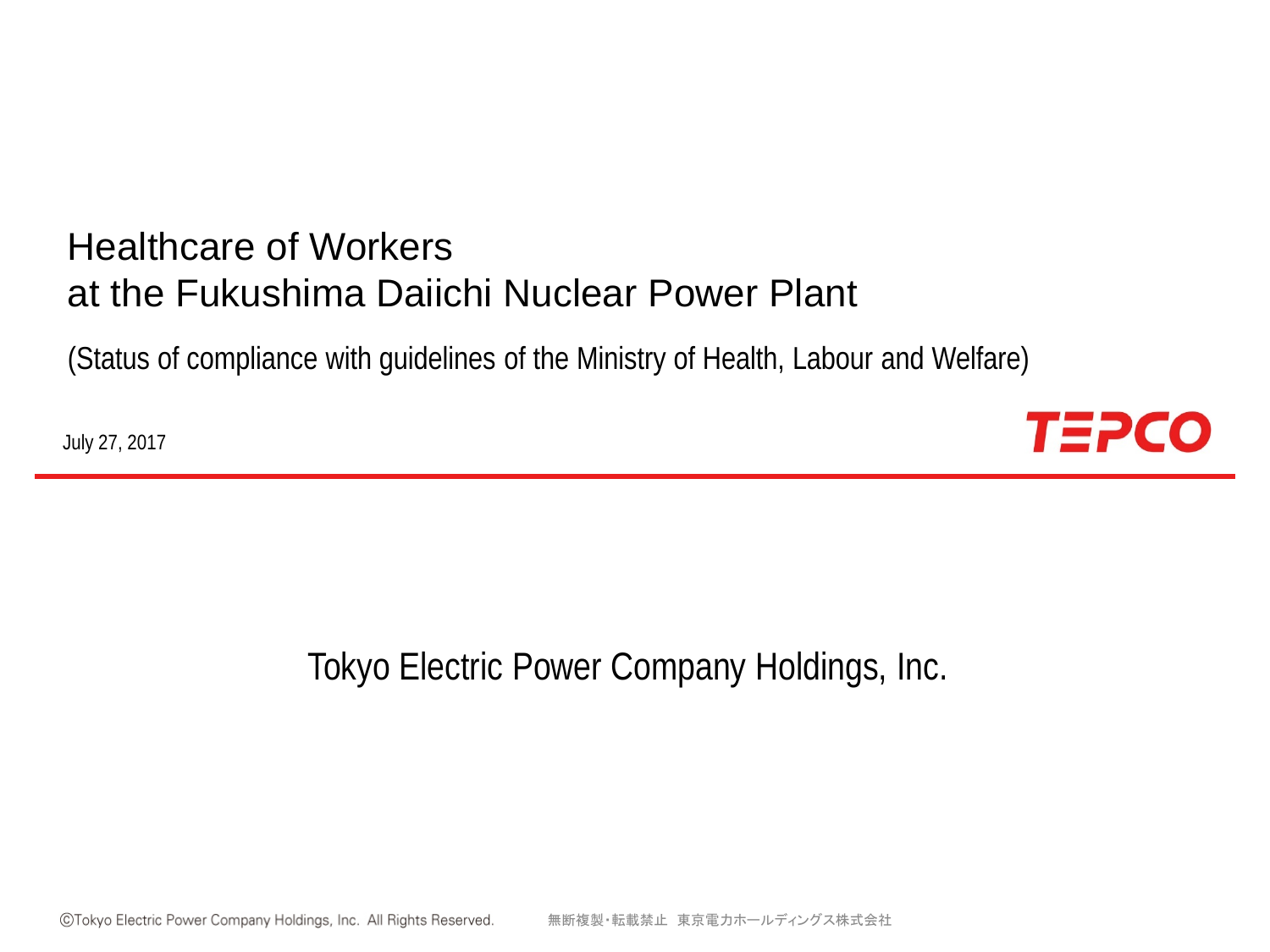

# **A system to confirm the following has been established and is being operated by each primary contractor and TEPCO as measures for healthcare of workers at the Fukushima Daiichi Nuclear Power Plant.**

- Target: Workers who have been considered as **"requiring thorough examination", "requiring medical treatment", and "requiring continued medical treatment"** as a result of medical examinations.
- Purpose: To confirm that the above workers **have received medical checks and work instructions, etc. as needed**.

#### <Background>

- ・As the response to the guidelines of the Ministry of Health, Labour and Welfare, operation of this system started in July 2016 (partially in August), in cooperation with the primary contractors, with specific achievement goals concerning the suggestions provided by the University of Occupational and Environmental Health, Japan.
- ・It has been decided that the confirmation should be made, based on quarterly reports from each primary contractor, on the status of their health management for the time being.

(The state of health management in the 2<sup>nd</sup> and 3<sup>rd</sup> quarters of FY 2016 was reported in Jan. and Apr., 2017 at the Secretariat meetings of the Joint Team for Decommissioning and Contaminated Water Issues.)

・**This report confirms management status of the 4th quarter (medical examinations from Jan. to Mar.) and the follow-up status of those until the 3rd quarter.** ⇒ **The summary is shown on pages 2 and 3.**

[Clear Achievement Goal]

To achieve a state wherein the following five items are certainly implemented by both TEPCO and the primary contractors for the workers of the relevant subcontractors.

- 1) Ensuring that all workers receive necessary medical examinations on a periodical basis
- 2) Ensuring that any worker, considered to require medical treatment or thorough examination as a result of medical examinations, has visited a medical institution
- 3) Ensuring that any worker, considered to require medical treatment as result of visiting a medical institution, has continued/will continue to receive the necessary medical treatment at least while the worker is working on the premises of the Fukushima Daiichi Nuclear Power Plant
- 4) Ensuring that actions including work-related measures have been taken based on results of the periodical medical examinations
- 5) Ensuring that the state of implementation of the work-related measures is continually checked and the measures are continually reviewed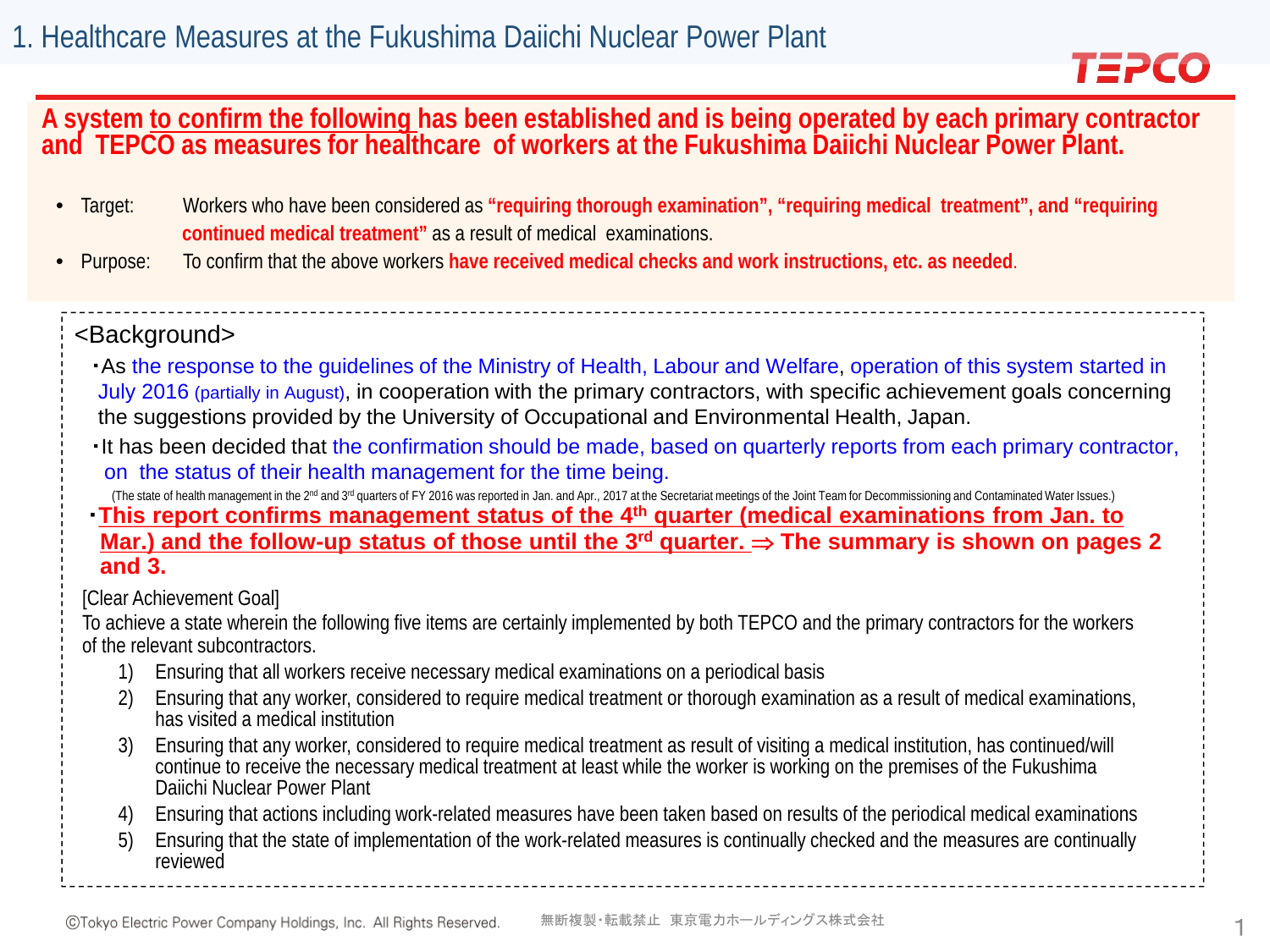# 2. Results : Summarizing the State of Management for Medical Examinations in the 4th Quarter

**Results : summarizing the state of management for medical examinations conducted in the 4th quarter (Jan. to Mar.)**

**(1) The workers' reception of medical examinations and the results** [No. of offices covered: 51 (primary contractors: 48)]

・A total of 4,834 workers received medical examinations during the period, and a total of 1,074 workers (22% of all workers) were considered as "requiring a thorough examination," "requiring a medical treatment" or "requiring a continued medical treatment." Of them, the number of those considered as "requiring thorough examination" was 266 (6% of all workers).

#### **(2) Actions for those considered as "requiring thorough examination"**

- ・When the primary contractors submitted reports to us, 46% of the workers had already received thorough examinations and were in a state where work-related measures had been completed (A), and those including workers for whom such measures are expected to be completed (B) accounted for 87%.
- All the contractors are regarded as in a state where instructions and management are appropriately implemented under the established system.
- ・Concerning 13% who replied they had not received a medical examination even after the instructions were provided, their subsequent statuses will be checked in the next 1<sup>st</sup> quarter report.

| . Number of workers considered as "requiring thorough examination": 266 |     |
|-------------------------------------------------------------------------|-----|
| Status: A (Received thorough exam, and work-related                     |     |
| measures by the operator have been completed if necessary)              | 123 |
| B (Currently in process)                                                | 110 |
| C (Received no thorough exam yet even after instructions)               | 33  |

Note: We have asked the contractors to report the state of actions for those "requiring medical treatment" or "requiring continued medical treatment," other than those "requiring thorough examination," in the next second quarter report.

⇒ A state wherein the primary contractors appropriately present reports, the systems constructed by the contractors effectively function, and we can understand the circumstances including the state of implementation at the relevant subcontractors



TEPCO

Note: The number of workers is a simple sum of those reported from each company and may include double counting due to relocation of workers or the counting system by examination items, etc. The same applies to the next page, too.